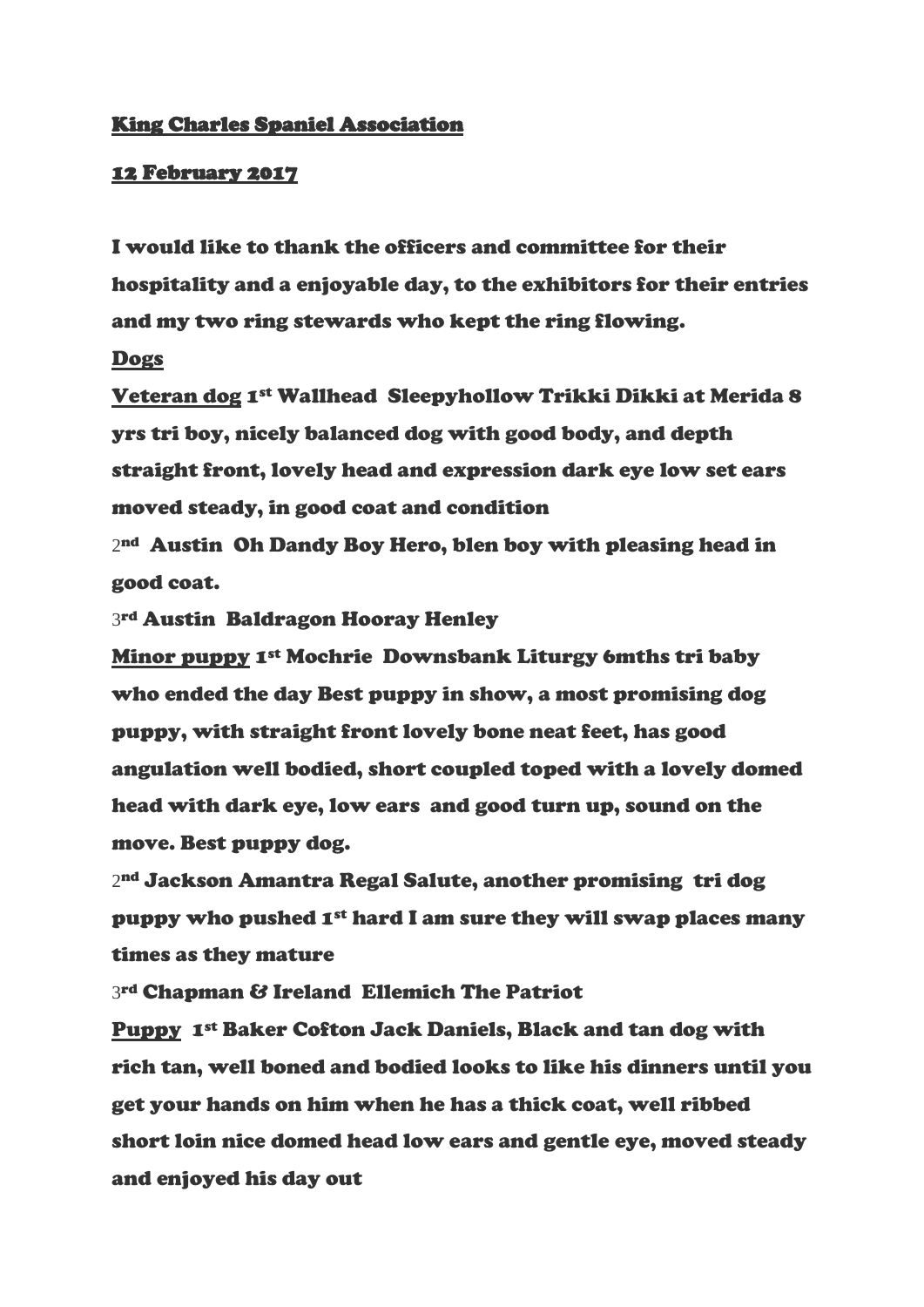2 nd Pearce Downsbank Troubadour Over Ozzymoon another promising puppy, who just was not as settled as 1<sup>st</sup> but was coming together especially on the move just needs time which he has.

Junior 1st Portingale Jacrianna Kings Ransome, a most handsome black and tan boy with deep tan, glorious head with dome low ears and kind eye, straight front neat feet, good shoulder angulation arched neck, strong level topline strong angulated quarters short hocks moved soundly and with style round the ring pleased to award him res best dog

2 nd Rushton Justacharma He Is So Magic At Tiflin , blen another promising young dog who is well made with straight front and good bone moved soundly round the ring today was not being cooperative with his handler

3 rd Mallows X-Jewel Od Dvou Orechu Binglui (imp Cze) Yearling 1st Goodwin Diggle Dandlion JW blen who came in and asked to win this class, lovely make and shape , nice domed head with width and cushioning and dark eye. Moved very soundly round the ring, handled and presented to perfection 2 nd Cox Petitpaws Black Knight black and tan, who was giving away in age but has time to mature, soundley made and constructed topped with a well domed head, low ears and dark eye, with good rich tan

3rd Austin Dragonheart Winter Morning

Novice 1st Cox Petitpaws Black Jack, black and tan , well bodied with sort loin, good agulation moved soundly round the ring 2 nd Baker Cofton Jack Daniels,

3rd Mallows Mitapip Luther Binglui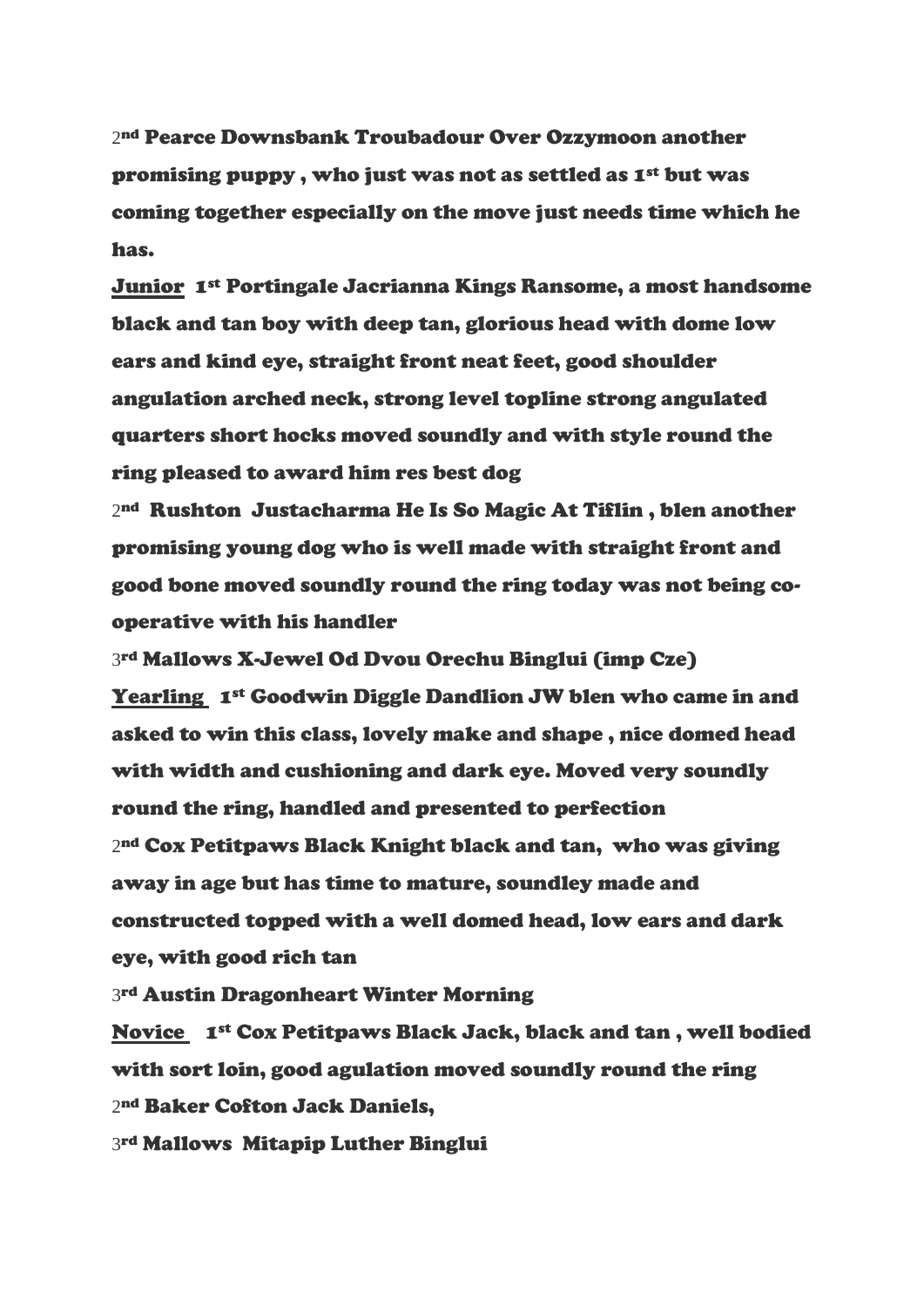Graduate 1st Gillhespy & Mcnally Lorphil Treasure Island, quality tri, with beautiful domed head and dark eyes, short compact body arched neck leading to angulated shoulders strong quarters moved true and sound round the ring, in good coat and condition, well presented pushed hard for top honours 2 nd Coupland Tucherish Guilty Verdict another quality dog who pushed first very hard on the day I just preferred the head of treasure island again well presented and handled 3 rd Salguero Rivermoor Minstrel

Post grad 1st Smith Justacharma Magic Is Here, 2nd Mochrie Downsbank Razzle Dazzle ' Em two tri boys who were difficult to seperate both have very nice heads and gentle expression, good bone straight fronts short bodies 1<sup>st</sup> was just more settled on the move

3 rd Salguero Rivermoor Minstrel

Limit 1st Jackson Amantra Treasury, blen dog who screams breed type glourious head with dome and coushioning and turn up in full coat which is well presented, good ribs well bodied short coupled moved steady and sound on the move 2 nd Bowles-Robinson Baldragon Brecon JW tri with nice head and eye good dome nice body moved ok in good coat and condition 3rd Wallhead Sleepyhollow Trikki Dikki at Merida Open No entries

Special Open Black&tan or Ruby 1st Smiths Alambra Here Is Magic for Justacharma ruby dog of good size and type large head with dome and turn up dark gentle eye, good body and angulation moved steady in full coat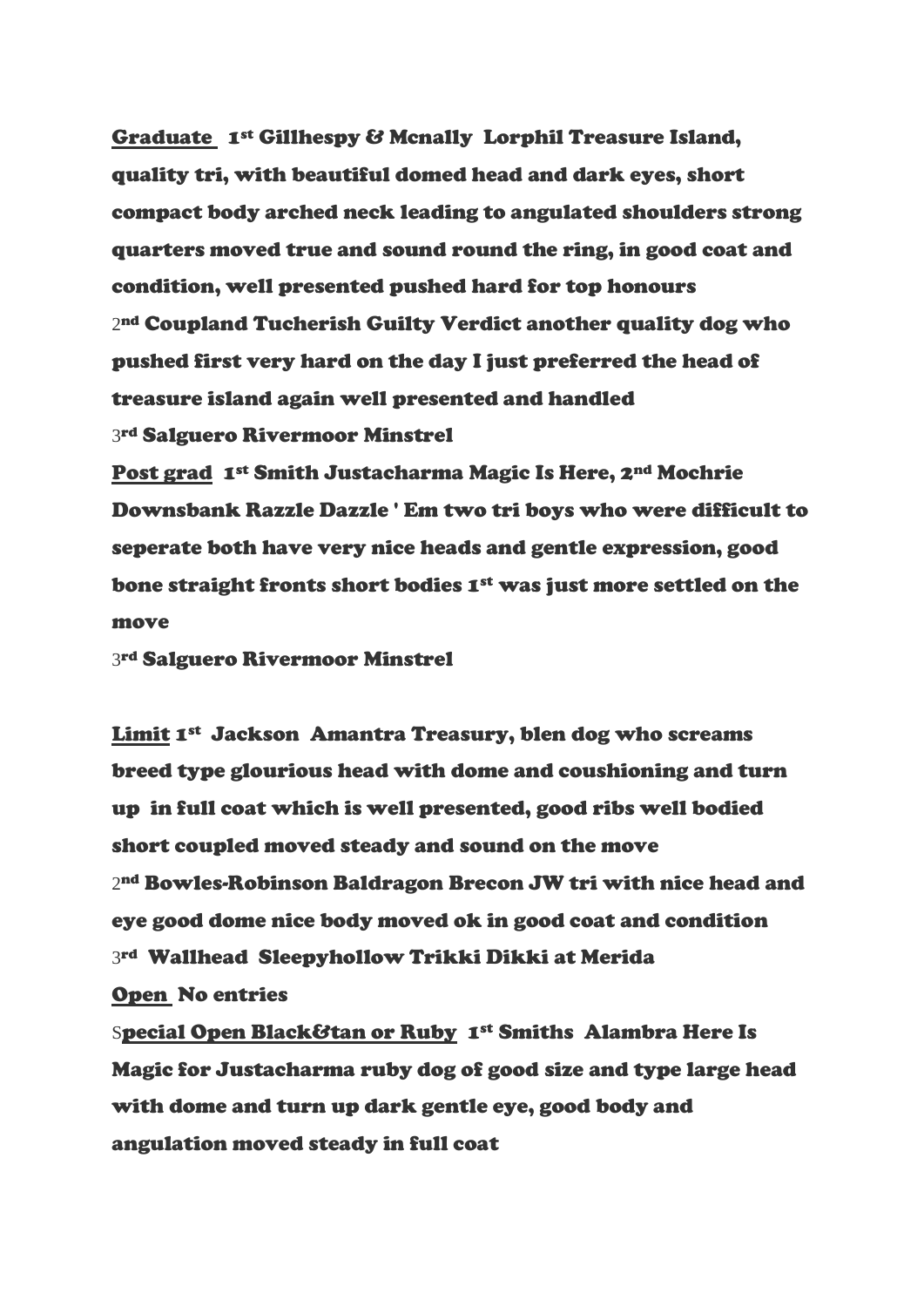2 nd Gillhespy Lorphill Red River JW, gorgeous headed rich ruby dog in full coat just not as balanced as first

Special open blen or tri dog 1st Amantra Regis of Feorlig ShCM, loved this boy quality blen for me he is nothing but a true charlie full of type, domed head with width and turn up short cobby body good angulation, straight front neat feet ,good bone. short hocks which he used to advantage on the move with his strong quarters held a level topline at all times, handled and presented to full advantage, many today could learn from his presentation. Best dog, I would expect on this form he will soon gain his crown. 2 nd Austin Baldragon Big It Up

## Bitches

Veteran Bitch 1st Coupland Ch Tucherish Clemency, beautiful old lady honoured her owner brought her today easy to see why she gained her title, lovely balance and shape , glorious head with high dome gentle eye and low set ears , strode round the ring like she owned it, Best Veteran

2 nd Mallows Lorphil Red Ribbons of Binglui, a quality ruby short and compact pretty head and expression, sound moving thoroughly enjoying her day out

3 rd Smiths Justacharma Our Magic

Minor Puppy 1st Mochrie Downsbank Vesper litter brother to the minor puppy dog winner and similar remarks, straight front with quality bone and neat feet, compact well made body with good angulations topped off with a every so pretty, domed gentle head, moved ok for her age. Best puppy bitch 2 nd Blewett & Smith Othmese Saphire, another promising puppy who just needs to gain her confidence which she will, similar remarks as first topped with well domed head moved steady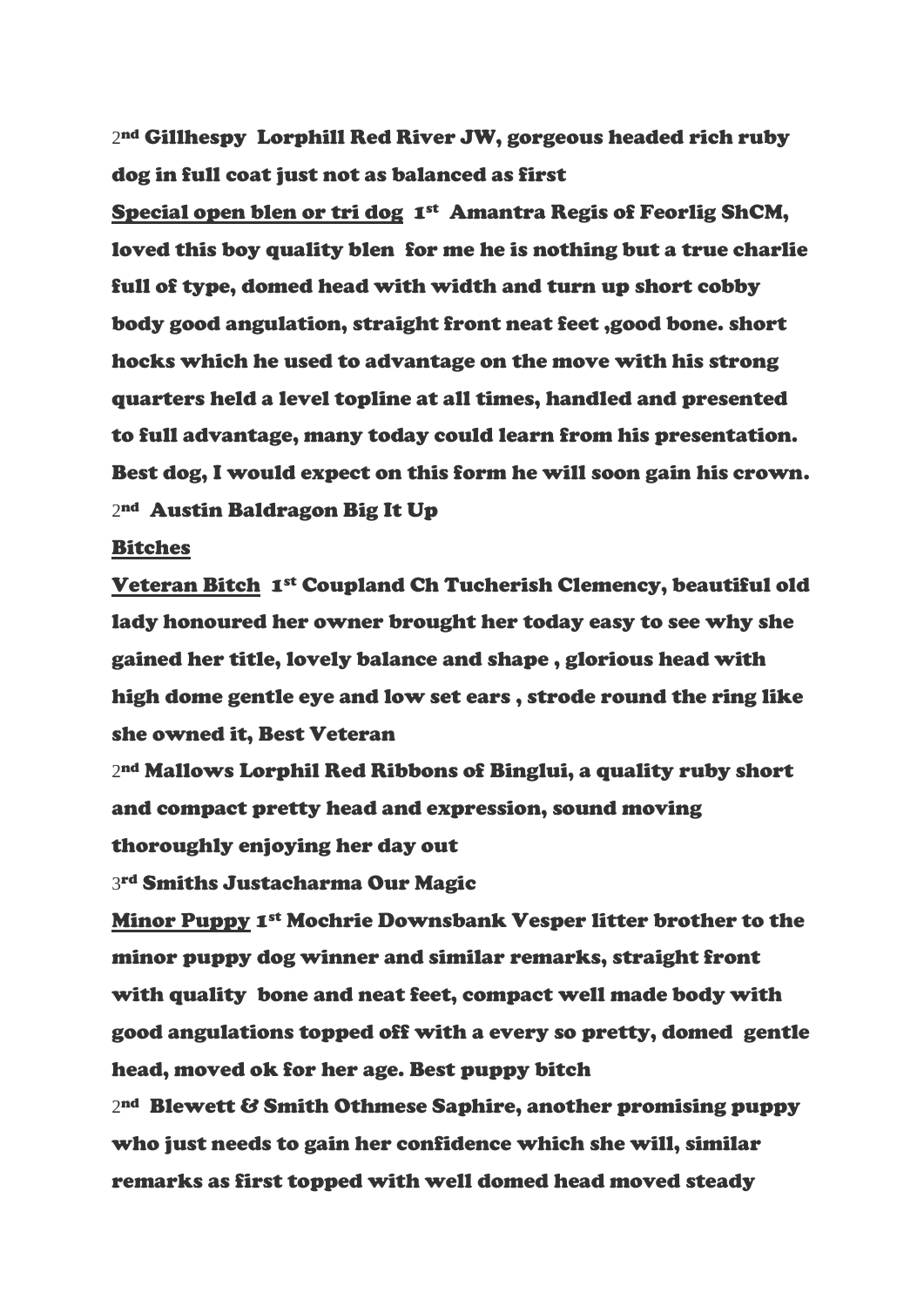3 rd Melville & Jackson Amantra Regal Star

Puppy 1st Mochrie Downsbank Raspberry Ripple, very pretty blen girl, straight front and good bone, correct shoulder level topline short coupled good quarters moved happy

2nd Blewett & Smith Cofton Tallisker with Othmese, Black and tan good body pleasing head and eye, in good coat and condition moved steady

Junior 1st Askins and Kendall Cofton Winter Time Tale at Headra JW what a lovely blen girl to go over everyting in the right place, so soundly constructed, straight front good bone well bodied short compact body good anqulation front and rear, moved sound and free round the ring, topped off with a pretty head with dark eye and dome,well presented and handled Res best bitch, shall watch her progress with interset

2 nd Chapman & Ireland Ellemich Day Dream tri bitch who pushed 1st all the way another soundly made bitch with pretty head good dome and low ears good bone and body neat feet, strong quarters she used to move round the ring, in good coat and condition well presented.

3rd Baker Cofton Snow White

Yearling 1st Mochrie Downsbank Tiger Lilly JW another quality exhibit from this kennel, the bone and fronts topped with neat feet are quality. Short strong level topline well angulated moved steady and soundly look forward to seeing her in full coat. Novice 1st Baker Cofton Snow White , third in a strong junior class sound blen just not in her best coat today just needs to mature but as age on her side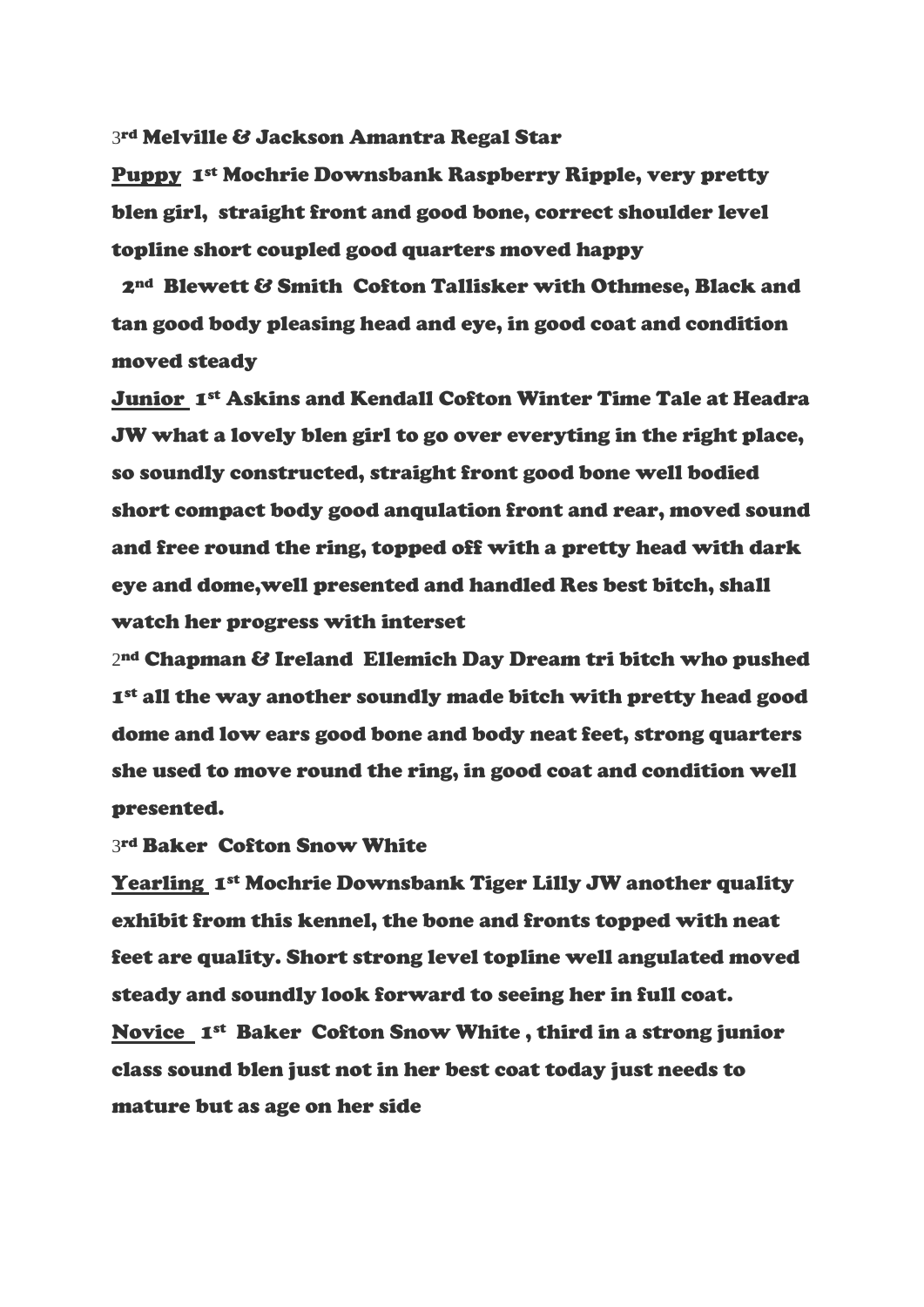2 nd Coupland Winie Od Dvou Orechu and Tucherish (imp Czech rep) black and tan with domed head dark eye good bone and body moved soundly

3rd Jackson Amantra Truffle

Graduate absent

Post Grad Absent

Limit 1st Gillhespy Lorphil's Design a quality tri girl with domed head low set ears dark gentle eye staright front well angualated short compact body, sound and steady on the move in good coat and condtion well presented

2 nd Mochrie Downsbank Betsy Trotwood JW another from the same mould as the rest from this kennel who pushed  $I<sup>st</sup>$  all the way.

3 rd Dix Beewye Penelope Pitstop

Open Jackson CH Amantra Regalia JW what a honor to have the pleasure to judge this beautiful girl, true breed type from her well domed head well bodied short strong topline sound and steady on the move good angulation front and rear, top quality in full coat and good condtion and well presented , delighted to make her my Best Bitch and Best in Show, after judging I found out she was sister to my best dog.

2 nd Coupland Tucherish Julie Christie , tri girl with lovely head and eye , good body and condtion well presented moved steady Spec open Black &tan or ruby Absent

Spec open blen and tri 1<sup>st</sup> Boyer Headra's Miss Moneypenny Blen girl enjoying her day out nice body and head in good coat and

condtion moved sound and happy 2 nd Mrs J Wallhead, Baldragon Becuz I'M Worth It Merida tri girl in good coat and condtion moved steady round the ring.